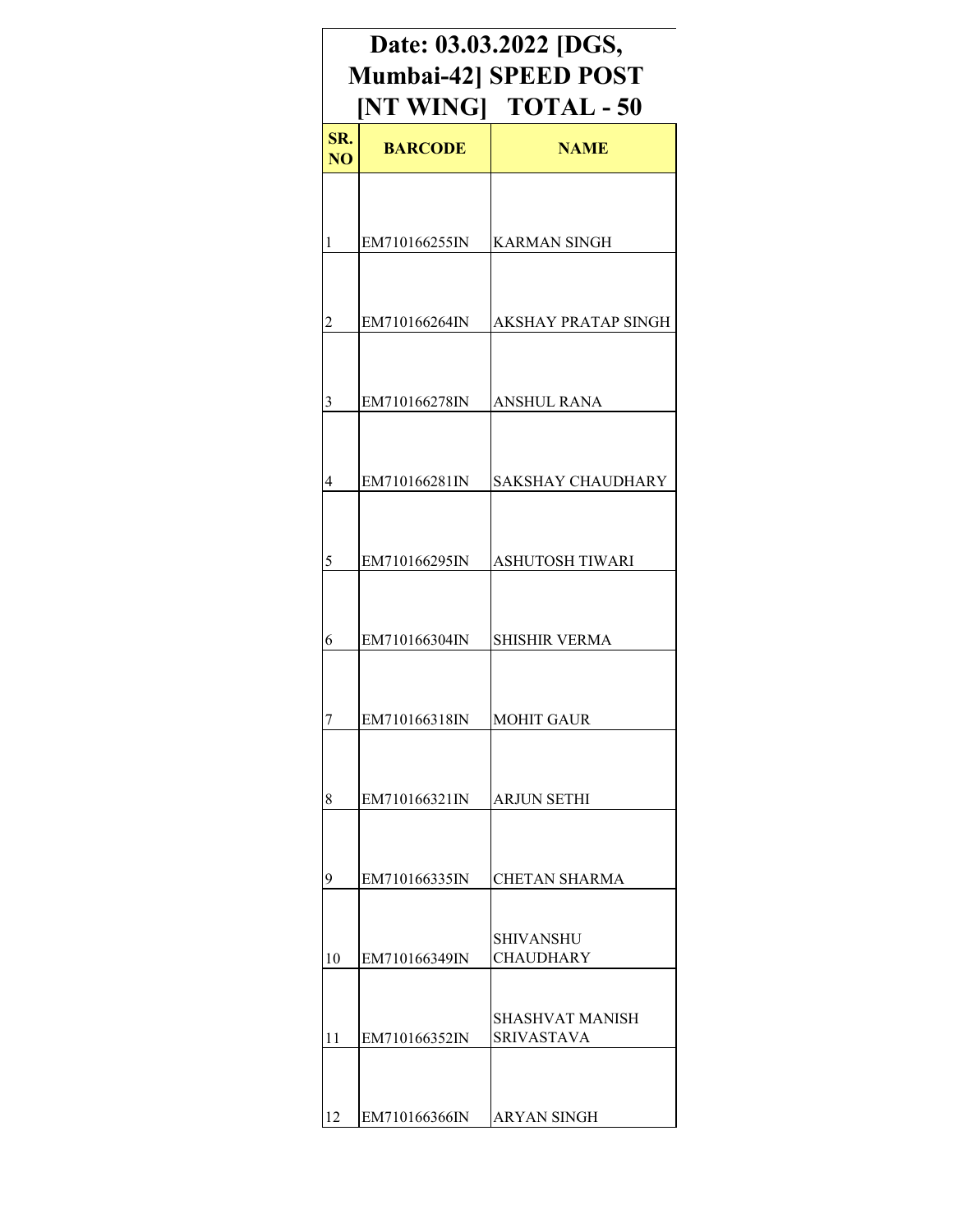| SR.<br>N <sub>O</sub> | <b>BARCODE</b> | <b>NAME</b>                                                     |
|-----------------------|----------------|-----------------------------------------------------------------|
|                       |                |                                                                 |
| 13                    | EM710166370IN  | <b>RUPAK MAHAPATRA</b>                                          |
|                       |                |                                                                 |
| 14                    | EM710166383IN  | RAJAT RAJ                                                       |
| 15                    | EM710166397IN  | <b>JOSEPH SAGAYA</b><br><b>MERVIN PASCAL</b><br><b>CLARENCE</b> |
|                       |                |                                                                 |
| 16                    | EM710166406IN  | <b>NARESH KUMAR</b><br><b>CHOUDHARY</b>                         |
|                       |                |                                                                 |
| 17                    | EM710166410IN  | <b>SHREY SARVEHI</b>                                            |
|                       |                |                                                                 |
| 18                    | EM710166423IN  | <b>VIKRAM KUMAR</b>                                             |
|                       |                |                                                                 |
| 19                    | EM710166437IN  | <b>SHUBHAM KUMAR</b>                                            |
|                       |                | <b>PRUTHVIRAJ</b><br><b>DEVANAND</b>                            |
| 20                    | EM710166445IN  | <b>HURAKADLY</b>                                                |
|                       |                |                                                                 |
| 21                    | EM710166454IN  | <b>ANKIT PRATAP SINGH</b>                                       |
| 22                    | EM710166468IN  | <b>NITESH RAWAT</b>                                             |
|                       |                |                                                                 |
| 23                    | EM710167066IN  | UDHAYA SAKTHI<br><b>ANANTHAN</b>                                |
|                       |                |                                                                 |
| 24                    | EM710166499IN  | <b>BORIS LOUIS SEKAR</b>                                        |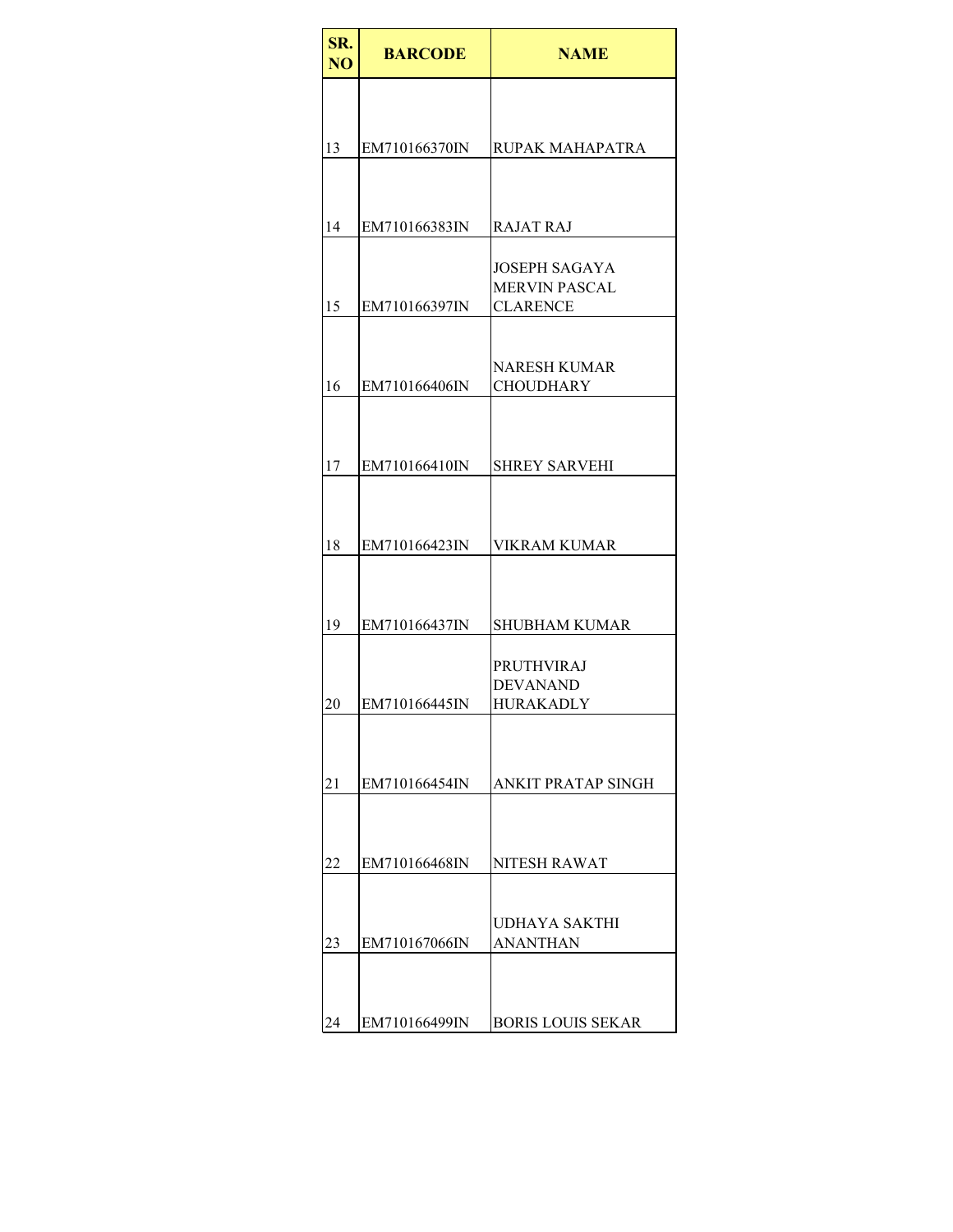| SR.<br>N <sub>O</sub> | <b>BARCODE</b> | <b>NAME</b>                              |
|-----------------------|----------------|------------------------------------------|
|                       |                |                                          |
| 25                    | EM710166508IN  | <b>GAURAV KUMAR</b>                      |
| 26                    | EM710166511IN  | <b>GAUTHAM PRASATH</b><br><b>GANESAN</b> |
| 27                    | EM710166525IN  | <b>SANCHIT BERWAL</b>                    |
| 28                    | EM710166539IN  | <b>RAKESH PATNAIK</b>                    |
| 29                    | EM710166542IN  | <b>MOHNISH KUMAR</b>                     |
| 30                    | EM710166556IN  | <b>S.M. SARFARAZ HASAN</b>               |
| 31                    | EM710166560IN  | <b>RISHUBH ANAND</b><br><b>RAMESH</b>    |
| 32                    | EM710166573IN  | SOURYA SENGUPTA                          |
| 33                    | EM710166587IN  | <b>SOURAV PAUL</b>                       |
| 34                    | EM710166595IN  | RISHIKESH SINGH                          |
| 35                    | EM710166600IN  | NIKHIL SHARMA                            |
| 36                    | EM710166975IN  | <b>DHEERAJ RAJAN</b>                     |
| 37                    | EM710166984IN  | <b>KABIR SHARMA</b>                      |